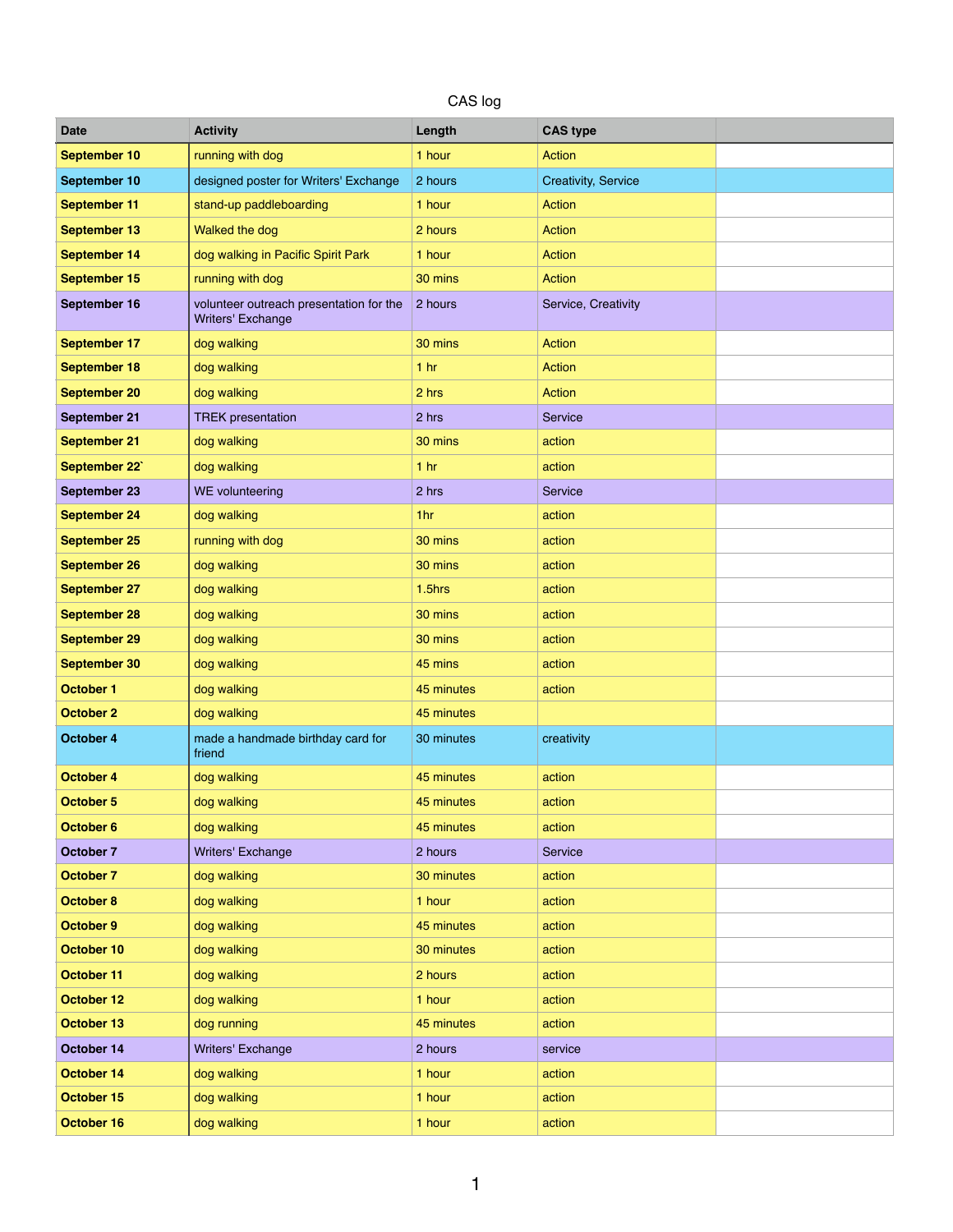| <b>Date</b>        | <b>Activity</b>                    | Length     | <b>CAS type</b> |  |
|--------------------|------------------------------------|------------|-----------------|--|
| <b>October 17</b>  | dog walking                        | 1 hour     | action          |  |
| October 18         | dog walking                        | 1 hour     | action          |  |
| October 19         | dog walking                        | 1 hour     | action          |  |
| <b>October 20</b>  | dog walking                        | 1 hour     | action          |  |
| <b>October 21</b>  | <b>Writers' Exchange</b>           | 2 hours    | service         |  |
| <b>October 21</b>  | dog walking                        | 1 hour     | action          |  |
| <b>October 22</b>  | <b>Volunteer Fair</b>              | 3 hours    | service         |  |
| <b>October 22</b>  | dog walking                        | 1 hour     | action          |  |
| <b>October 23</b>  | dog walking                        | 1 hour     | action          |  |
| <b>October 24</b>  | dog walking                        | 1 hour     | action          |  |
| <b>October 25</b>  | dog walking                        | 1 hour     | action          |  |
| <b>October 26</b>  | dog walking                        | 1 hour     | action          |  |
| <b>October 27</b>  | dog walking                        | 1 hour     | action          |  |
| October 28         | <b>Writers' Exchange</b>           | 2 hours    | service         |  |
| <b>October 28</b>  | dog walking                        | 1 hour     | action          |  |
| October 29         | dog walking                        | 1 hour     | action          |  |
| October 30         | dog walking                        | 1 hour     | action          |  |
| October 31         | dog walking                        | 1 hour     | action          |  |
| <b>November 1</b>  | dog walking                        | 1 hour     | action          |  |
| <b>November 2</b>  | dog walking                        | 1 hour     | action          |  |
| <b>November 3</b>  | crafting during multimedia class   | 2 hours    | creativity      |  |
| <b>November 3</b>  | dog walking                        | 1 hour     | action          |  |
| <b>November 4</b>  | dog walking                        | 1 hour     | action          |  |
| <b>November 5</b>  | dog walking                        | 1 hour     | action          |  |
| <b>November 6</b>  | dog walking                        | 1 hour     | action          |  |
| <b>November 7</b>  | dog walking                        | 1 hour     | action          |  |
| <b>November 8</b>  | dog walking                        | 1 hour     | action          |  |
| <b>November 9</b>  | crafting prep for multimedia class | 2 hours    | creativity      |  |
| <b>November 9</b>  | dog walking                        | 1 hour     | action          |  |
| November 10        | crafting during multimedia class   | 2 hours    | creativity      |  |
| <b>November 10</b> | dog walking                        | 1 hour     | action          |  |
| <b>November 11</b> | dog walking                        | 1 hour     | action          |  |
| <b>November 12</b> | dog walking                        | 1 hour     | action          |  |
| <b>November 13</b> | dog walking                        | 1 hour     | action          |  |
| <b>November 14</b> | dog walking                        | 20 minutes | action          |  |
| <b>November 15</b> | dog walking                        | 1 hour     | action          |  |
| <b>November 16</b> | dog walking                        | 1 hour     | action          |  |
| <b>November 17</b> | dog walking                        | 1 hour     | action          |  |
| November 18        | writers' exchange                  | 2 hours    | service         |  |
| <b>November 18</b> | dog walking                        | 1 hour     | action          |  |
| <b>November 19</b> | dog walking                        | 1 hour     | action          |  |
| <b>November 20</b> | dog walking                        | 1 hour     | action          |  |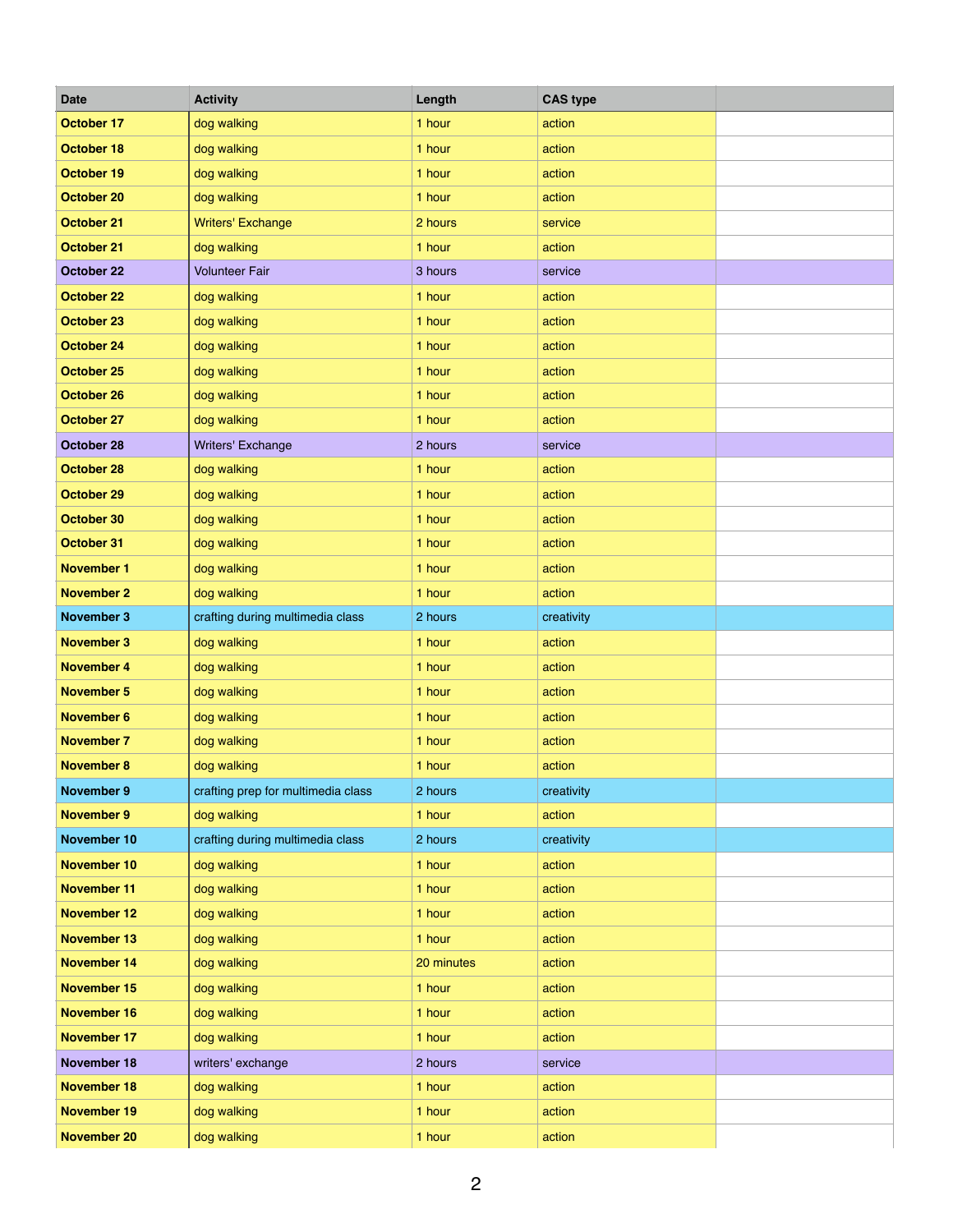| <b>Date</b>        | <b>Activity</b>        | Length  | <b>CAS type</b> |  |
|--------------------|------------------------|---------|-----------------|--|
| <b>November 21</b> | eastside culture crawl | 4 hours | creativity      |  |
| <b>November 21</b> | dog walking            | 1 hour  | action          |  |
| <b>November 22</b> | dog walking            | 1 hour  | action          |  |
| <b>November 23</b> | dog walking            | 1 hour  | action          |  |
| <b>November 24</b> | dog walking            | 1 hour  | action          |  |
| November 25        | writers' exchange      | 2 hours | service         |  |
| november 25        | dog walking            | 1 hour  | action          |  |
| <b>November 26</b> | dog walking            | 1 hour  | action          |  |
| <b>November 27</b> | dog walking            | 1 hour  | action          |  |
| <b>November 28</b> | dog walking            | 1 hour  | action          |  |
| <b>November 29</b> | dog walking            | 1 hour  | action          |  |
| <b>November 30</b> | dog walking            | 1 hour  | action          |  |
| <b>December 2</b>  | Writers' Exchange      | 2 hours | service         |  |
| <b>December 2</b>  | dog walking            | 1 hour  | action          |  |
| <b>December 3</b>  | dog walking            | 1 hour  | action          |  |
| <b>December 4</b>  | dog walking            | 1 hour  | action          |  |
| <b>December 5</b>  | dog walking            | 1 hour  | action          |  |
| <b>December 6</b>  | dog walking            | 1 hour  | action          |  |
| <b>December 7</b>  | dog walking            | 1 hour  | action          |  |
| <b>December 8</b>  | dog walking            | 1 hour  | action          |  |
| <b>December 9</b>  | dog walking            | 1 hour  | action          |  |
| <b>December 9</b>  | dog walking            | 1 hour  | action          |  |
| December 10        | dog walking            | 1 hour  | action          |  |
| December 10        | drawings               | 2 hours | creativity      |  |
| <b>December 11</b> | dog walking            | 1 hour  | action          |  |
| <b>December 12</b> | dog walking            | 1 hour  | action          |  |
| <b>December 13</b> | dog walking            | 1 hour  | action          |  |
| December 13        | drawings               | 2 hours | creativity      |  |
| December 14        | dog walking            | 1 hour  | action          |  |
| December 14        | drawings               | 2 hours | creativity      |  |
| <b>December 15</b> | dog walking            | 1 hour  | action          |  |
| December 15        | drawings               | 2 hours | creativity      |  |
| <b>December 16</b> | dog walking            | 1 hour  | action          |  |
| December 16        | writers' exchange      | 4 hours | service         |  |
| December 16        | drawings               | 2 hours | creativity      |  |
| <b>December 17</b> | dog walking            | 1 hour  | action          |  |
| <b>December 18</b> | dog walking            | 1 hour  | action          |  |
| <b>December 19</b> | dog walking            | 1 hour  | action          |  |
| <b>December 20</b> | dog walking            | 1 hour  | action          |  |
| <b>December 21</b> | dog walking            | 1 hour  | action          |  |
| <b>December 22</b> | dog walking            | 1 hour  | action          |  |
| <b>December 23</b> | dog walking            | 1 hour  | action          |  |